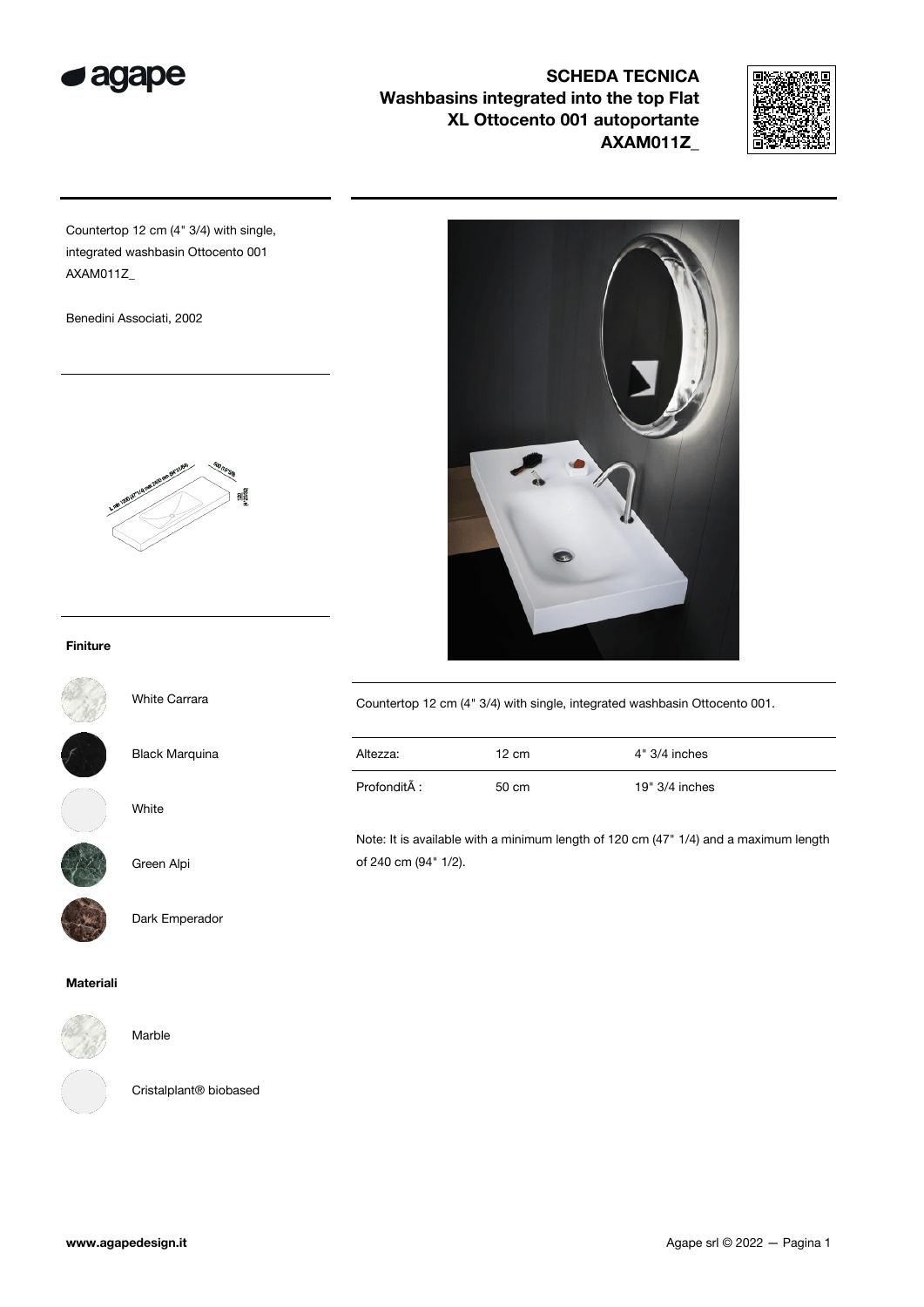



Installation notes: countertop with concealed wall fixings/freestanding with thickness cm 6 (2"3/8) and cm 12  $(48#34;3/4)$ 



Drain for bottle trap \*h.consigliata / advised h.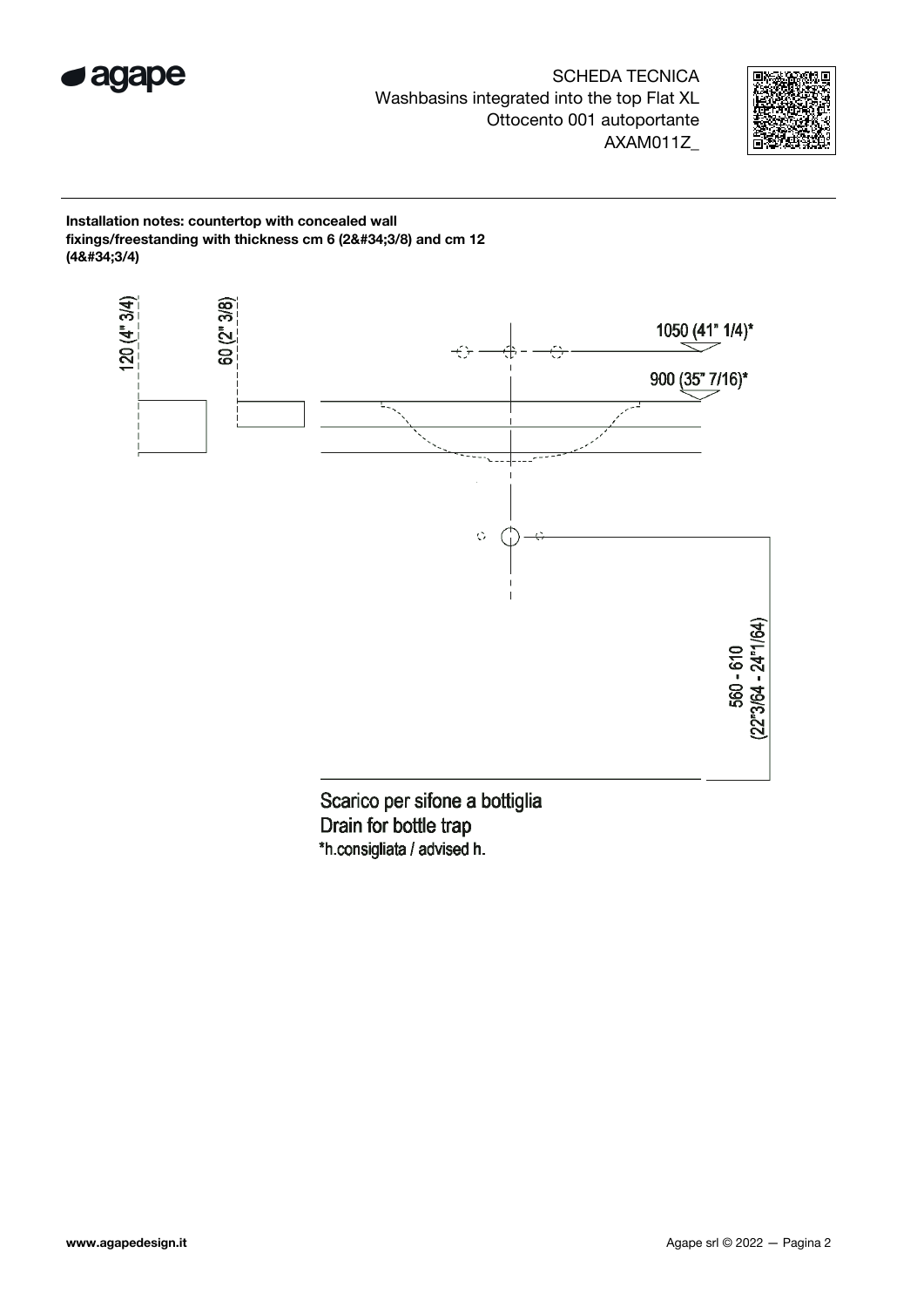



Installation notes: countertop with concealed wall fixings/freestanding with thickness cm  $6$  (2"3/8) and cm 12  $(48#34;3/4)$ 



Scarico per sifone ad incasso e piletta con canotto fisso Drain for concealed waste trap with not adjustable pipe \*h.consigliata / advised h.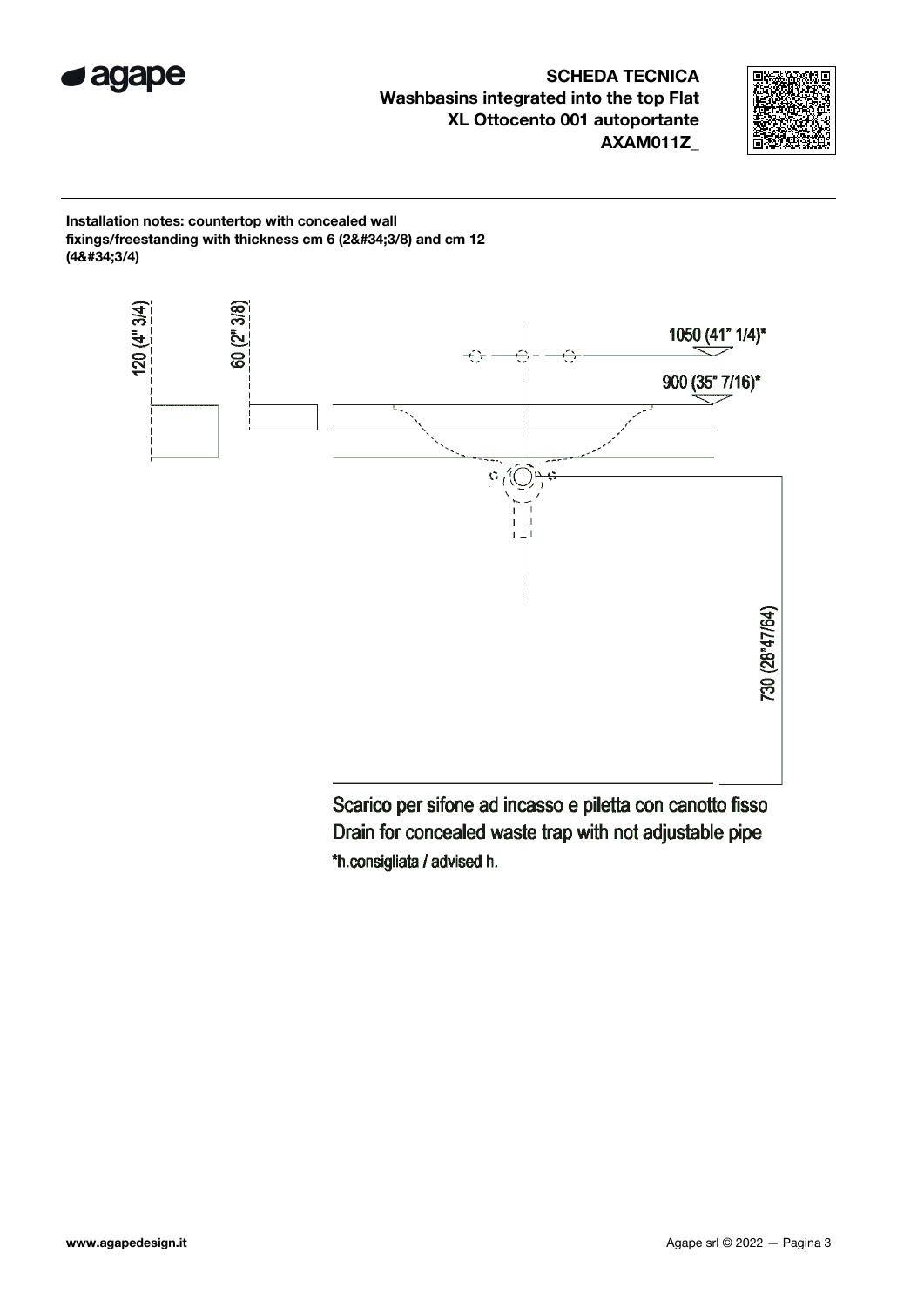



Installation notes: countertop with concealed wall fixings/freestanding with thickness cm  $6$  (2"3/8) and cm 12  $(48#34;3/4)$ 



Scarico per sifone ad incasso Drain for concealed waste trap \*h.consigliata / advised h.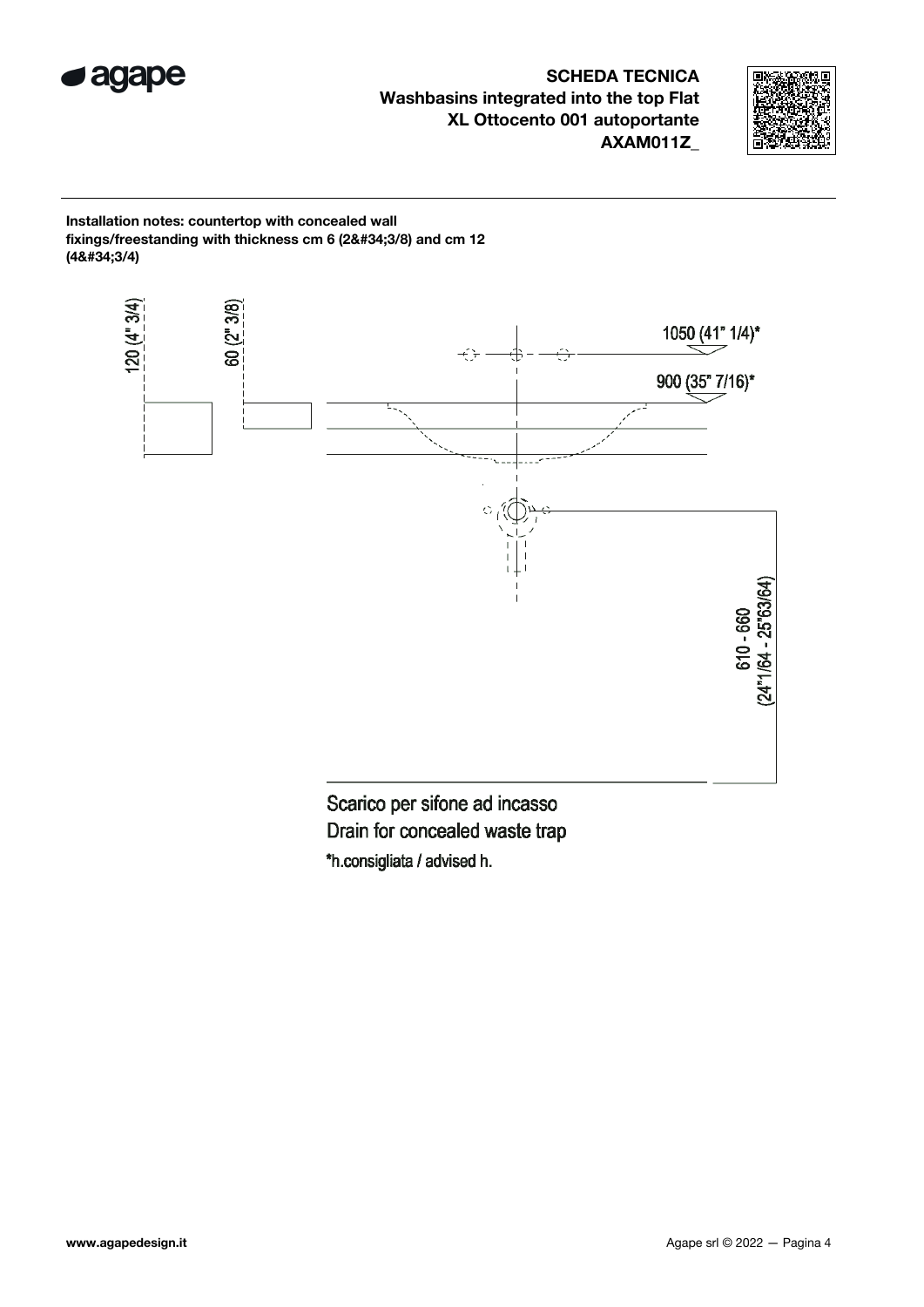



Holes for integrated washbasins and top mounted taps for top



Lavabo integrato nel piano Washbasin integrate into the countertop

Posizione standard per rubinetto a parete Standard position for wall mounted tap



Lavabo integrato nel piano Washbasin integrate into the countertop Posizione speciale per rubinetto Sen a parete e Square con bocca curva Special position for wall mounted tap Sen and Square white curved spout

**NON POSSIBILE NOT POSSIBLE**